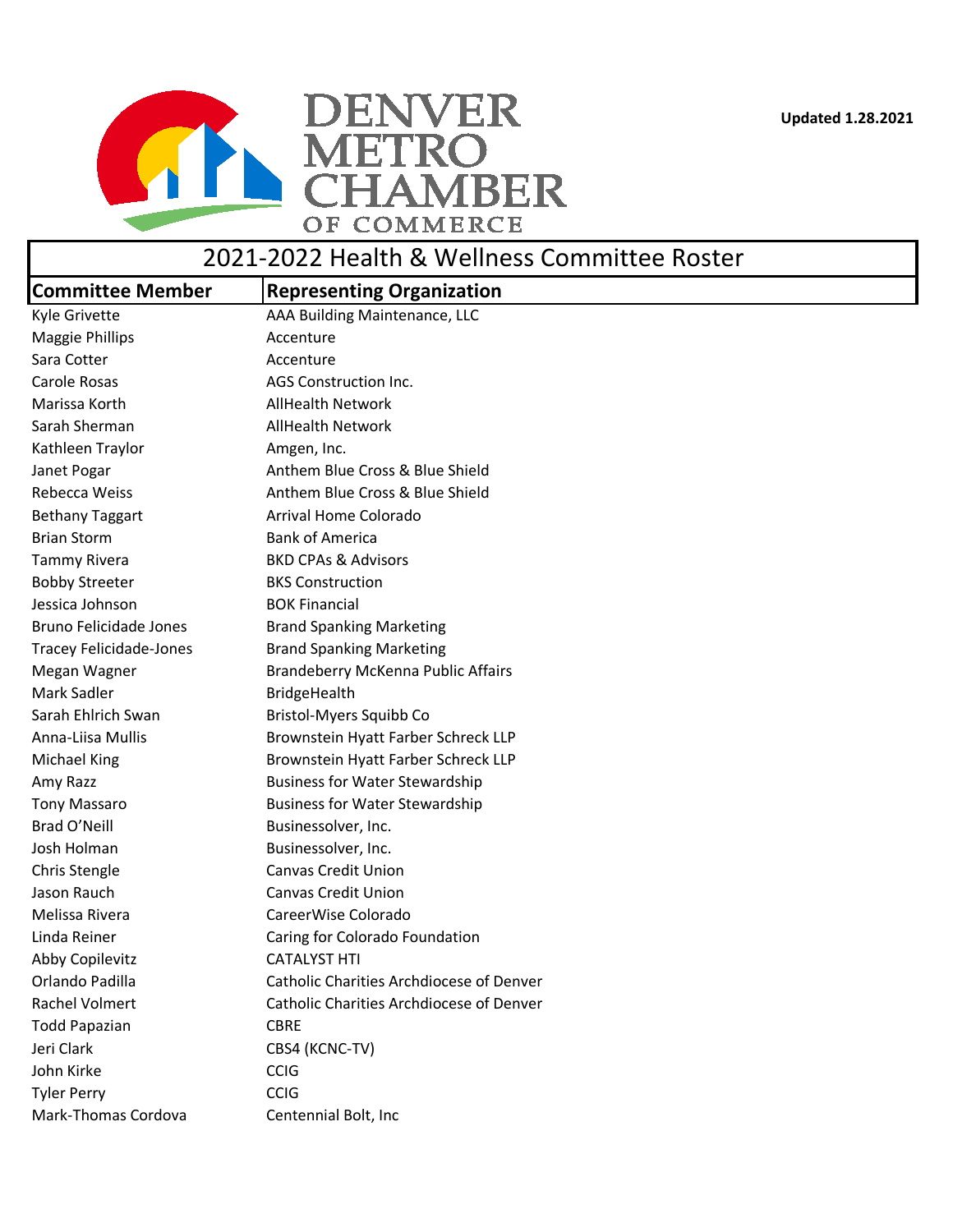Rick Koontz Central Bank & Trust Leslie Fangman CenTrio Energy Carrie Bach Centura Health Monica Buhlig Centura Health Lauren Bell Checkr Vanessa Humes Checkr Todd Pitcher Cigna Ashley Campbell Civitas Resources Ben Martin Collegiate Peaks Bank Stephanie Glover Colorado Access Laura Morsch-Babu Colorado PERA Jessica Linart Colorado PERA Ashley Andersen Colorado Succeeds Ondrea Matthews CoorsTek

Ana English Center for Improving Value in Health Care (CIVHC) David Dale **CENTER CENTER CENTER CENTER CONTROL** Center for Improving Value in Health Care (CIVHC) Pete Sheehan Center for Improving Value in Health Care (CIVHC) Katy Hamilton Center for Work Education and Employment (CWEE) Figaro Loresto Children's Hospital Colorado Jorge Mendez Aburto Children's Hospital Colorado Dana Niemela City and County of Denver - Denver Human Services Todd Jorgensen City and County of Denver - Denver Human Services Bill Simmons City Light & Power, Inc. Tom Simmons City Light & Power, Inc. Tony Lercara City Light & Power, Inc. Amanda Massey Colorado Association of Health Plans Karlee Tebbutt Colorado Association of Health Plans Ingrid Johnson Colorado Center for Nursing Excellence Karren Kowalski Colorado Center for Nursing Excellence Wogahta Woldezghi Colorado Center for Reproductive Medicine-CCRM Stephanie Wasserman Colorado Children's Immunization Coalition Renee Welch Colorado Department of Higher Education Patricia Williams Colorado Emergency Preparedness Partnership (CEPP) Alexandra Caldwell Colorado Health Institute Allie Morgan Colorado Health Institute Bridget Garcia Colorado Hospital Association Kevin Caudill **Colorado Hospital Association** Katherine Mulready Colorado Hospital Association Luella D'Angelo Colorado Inclusive Economy Luella D'Angelo Colorado Inclusive Economy Amy Goodman Colorado Medical Society Chet Seward Colorado Medical Society Stewart Vanderwilt Colorado Public Radio - CPR Susan Cole Colorado Public Radio - CPR Angel Gonzalez **Commercial Investors Group** Ezra Watland Connect for Health Colorado Kevin Patterson Connect for Health Colorado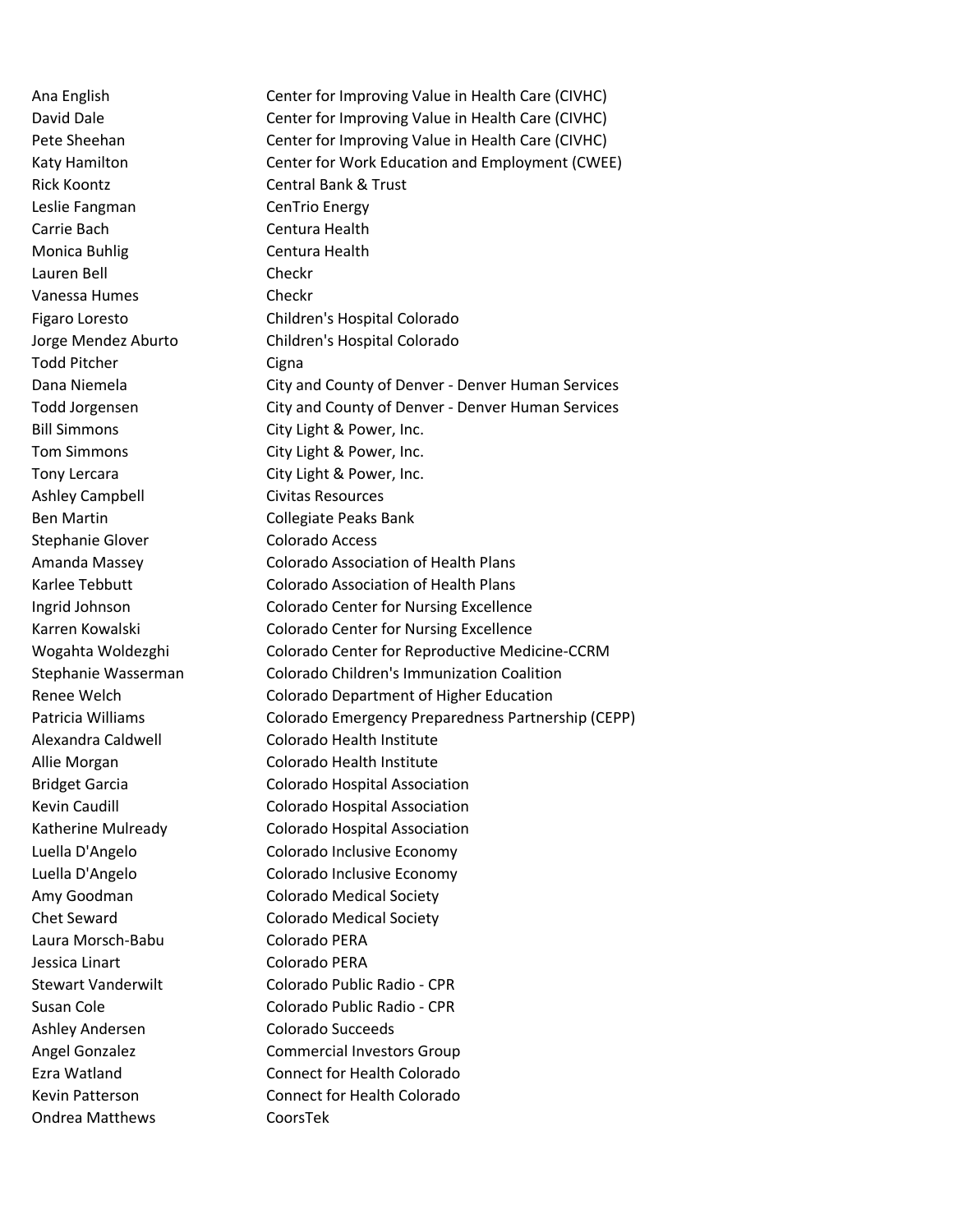Logan Dunning COPIC Meredith Hintze **COPIC** Ryan Peacock COPIC Win Vaughan CORHIO Kate Horle **CORHIO** Amy Goldstein Craig Hospital Diane Reinhard Craig Hospital Blake Barnes Credera Brad Krumweide Credera Marc Reece **CVS** Aetna Susan Banks Dentons US LLP Matthew D. La Crue Dentons US LLP Elizabeth Warren Denver Public Library Wendy Copley **Denver Public Library** Nathan Sassano Denver Water Nate Thomas DeVry University Stephanie Williams DLR Group Kerry Erdahl **EasterSeals Colorado** Laura Pals EasterSeals Colorado Roman Krafczyk EasterSeals Colorado Jess Collins ECO Roof and Solar Elise Hastings Elevation Solutions Sarah Ross Elevation Solutions David Scott **Encore Electric**, Inc. Bansi Bhalla **Ernst & Young** Mark Belfance Ernst & Young Lynsey Grace **EUA** Tony Seidling FCI Constructors, Inc. AJ Sain FedEx Corporation Adam Kaufman Flintco LLC J.W. Stamison Flintco LLC

Ajay Menon CSU Research Foundation Amanda Walker **CSU Research Foundation** Sara Ciasto David Evans and Associates, Inc Thom Parker **Dazbog Coffee Company** Max Mattisson Dazbog Coffee Company Brian Steele **Delta Dental of Colorado** JoAnna Hill Denver College of Nursing Stephanie Syner **Denver Health Foundation** Lisa Ward Denver Health Foundation Katherine Rizzuto Denver Metro Chamber of Commerce Cristina Sloan Denver Zoo / Denver Zoological Foundation Erich Kennedy Dinsmore & Shohl LLP Jason Troupe Emerald Prairie Health Noah Pillsbury EnviroFinance Group, LLC & Affiliated Companies April Giles Fitzsimons Innovation Community Erin Pulling Food Bank of the Rockies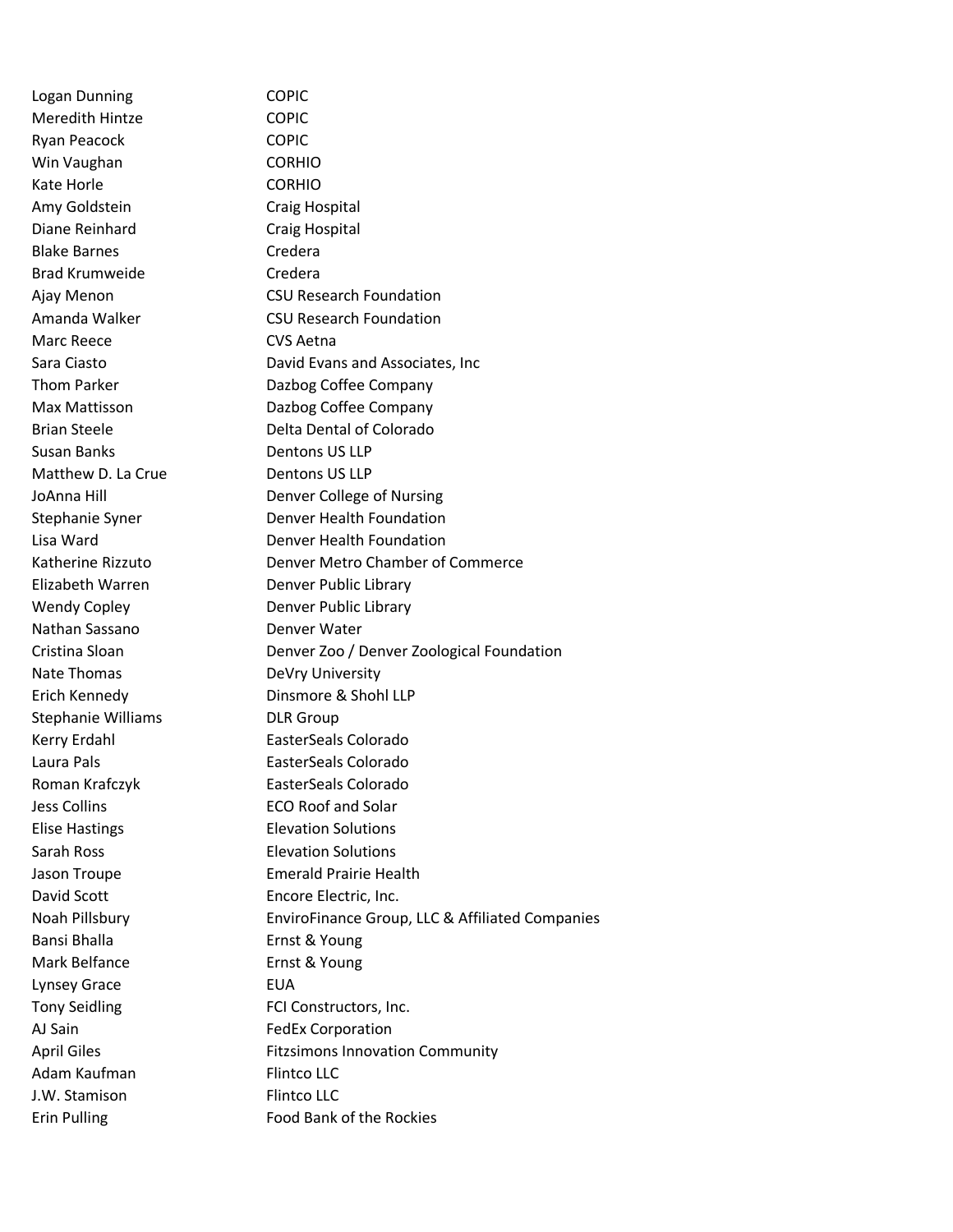Tracy Faigin Friday Health Plans Jackie Brown-Griggs GBSM, Inc. Venita Currie GBSM, Inc. Grant Spannuth Grant Thornton LLP Jose Antonio Alicea Grant Thornton LLP Jason Maxson Grifols Biomat Michael Compton Grifols Biomat Gavin Halligan **Halligan** LLC Cherie Dice **HDR** Amanda Owens **HDR** Andrea Stojsavljevic<br>
Healthier Colorado Ashley Barrow **Healthier Colorado** Peter Frohmader **HealthONE** Dan Davidson **HealthONE** Melissa Osse **HealthONE** Lindsay Jordan HNTB Jodi Scott **Hogan Lovells US LLP** Frank Plescia **Horizon Pharma** Roger Smith **Howell Construction** Leon Cerna **HR Advantage Group** Jen Yokley **HUB** International Tyler Padzik HUB International Renee Zerbonia and Husch Blackwell LLP Scott Loftin **Husch Blackwell LLP** Casey Dallas i2 Construction LLP Melissa Welch **InnovAge** 

Jim Carpenter Freestone Strategies, LLC Ken Wexler Gallagher Benefit Services, Inc. Mike Pirog GH Phipps Construction Companies Ben Lopez GHP Environmental + Architecture Michael Borgelt GHP Environmental + Architecture Joseph Megyesy Good Chemistry Colorado Jennifer Little Greenberg Traurig LLP Kimberley Neilio Greenberg Traurig LLP Carissa McCabe GroundFloor Media/CenterTable Todd Krapf **Hays Companies Denver** Joe Long **Hays Companies Denver** Nicholas Rosales Hays Companies Denver George Eddy **Heinrich Marketing, Inc.** Jay Rael **Heinrich Marketing, Inc.** Haley Williamson Hilton Denver City Center Andrea Harkins **Holmes Murphy & Associates, LLC** Margaret Hare **Holmes Murphy & Associates, LLC** Lauren Blake **Holmes Murphy & Associates, LLC** Lindsay Brown **Human Capital Architects** Peter Zurawel **IBI Group Consultants** William Galesburg **Independent Financial**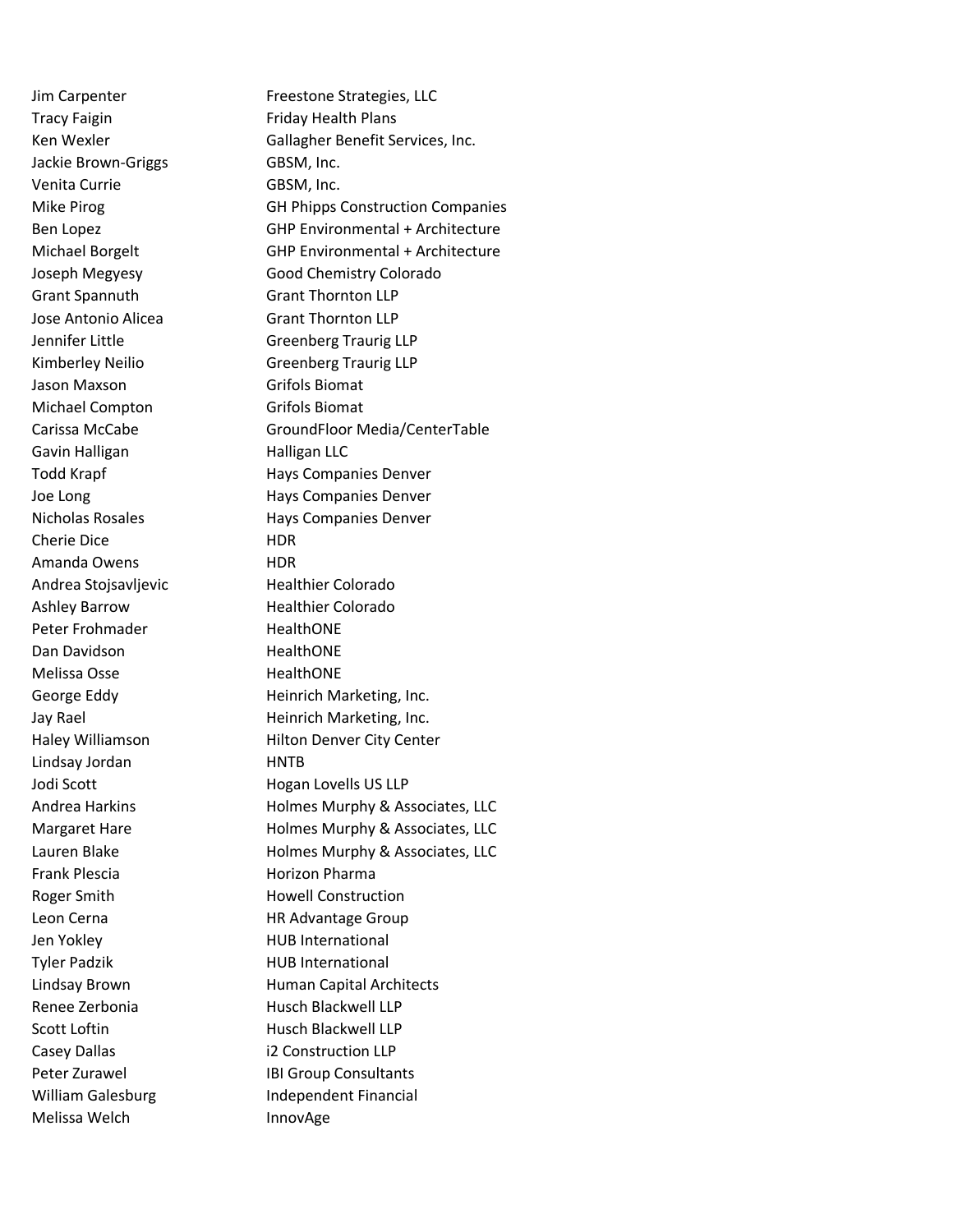Lynn Strange InnovAge Kellie Murdock **Inspired By Design** Christine Rajpal Jacobs Matt Anderson Jones Lang LaSalle Mitch Zatz **Mitch Zatz** Jones Lang LaSalle Terrence Pace **In the Search Cones** Lang LaSalle Brandy Lappi Kaiser Permanente Kristen Turnbull Kaiser Permanente Shannon Groves Kaiser Permanente Cameron Monaco Kaspo, Inc. Matt Kaspari Kaspo, Inc. Joe Allison KLJ Engineering David Sedbrook KLJ Engineering Sarah Kovach Fry KPMG LLP Molly Mangan LHH Molly Mangan LHH Jake Swanton Lyft, Inc. Peter Buckley Martin/Martin, Inc. Shane McCormick Martin/Martin, Inc. Kathleen Schafer Mission Yogurt Inc.

Chris Legner **Interior Environments** Colin Brunk **Interior Environments** Tony Curcio Iron Woman Construction & Environmental Services Charles Kibort Janus Henderson Investors Jessica Dunbar Jefferson Center for Mental Health Daniel Fishbein **Jefferson Center for Mental Health** Jennifer Hendrick Laradon Hall Society for Exceptional Children & Adults Jim Chavez Latin American Education Foundation Jessica Fuller Lewis Roca Rothgerber Christie LLP Leo Tokar **Lockton Companies**, LLC. Lindsey Cushman Maxar Technologies Danika Shockley McCarthy Building Companies Donna Wilson Mental Health Center of Denver/MHCD Paul Christiansen Mental Health Center of Denver/MHCD Holly Coffee Merrick & Company Emily Jackson Metro Wastewater Reclamation District Emily Matuszewicz Metropolitan State University of Denver Ruby Matheny Metropolitan State University of Denver Vicente Cardona Mile High Health Alliance Dede de Percin Mile High Health Alliance Colin Walker **Mile High Society for Human Resource Management** Jim Malloy Mile High Society for Human Resource Management Eric Laury Minor & Brown, P.C. Brian Gebauer Minuteman Heating and Cooling LLC Paul Rizzo **Moody Insurance Agency, Inc.** Tony Cohn Morgridge Family Foundation Daniel Diorio Mountain West Credit Union Association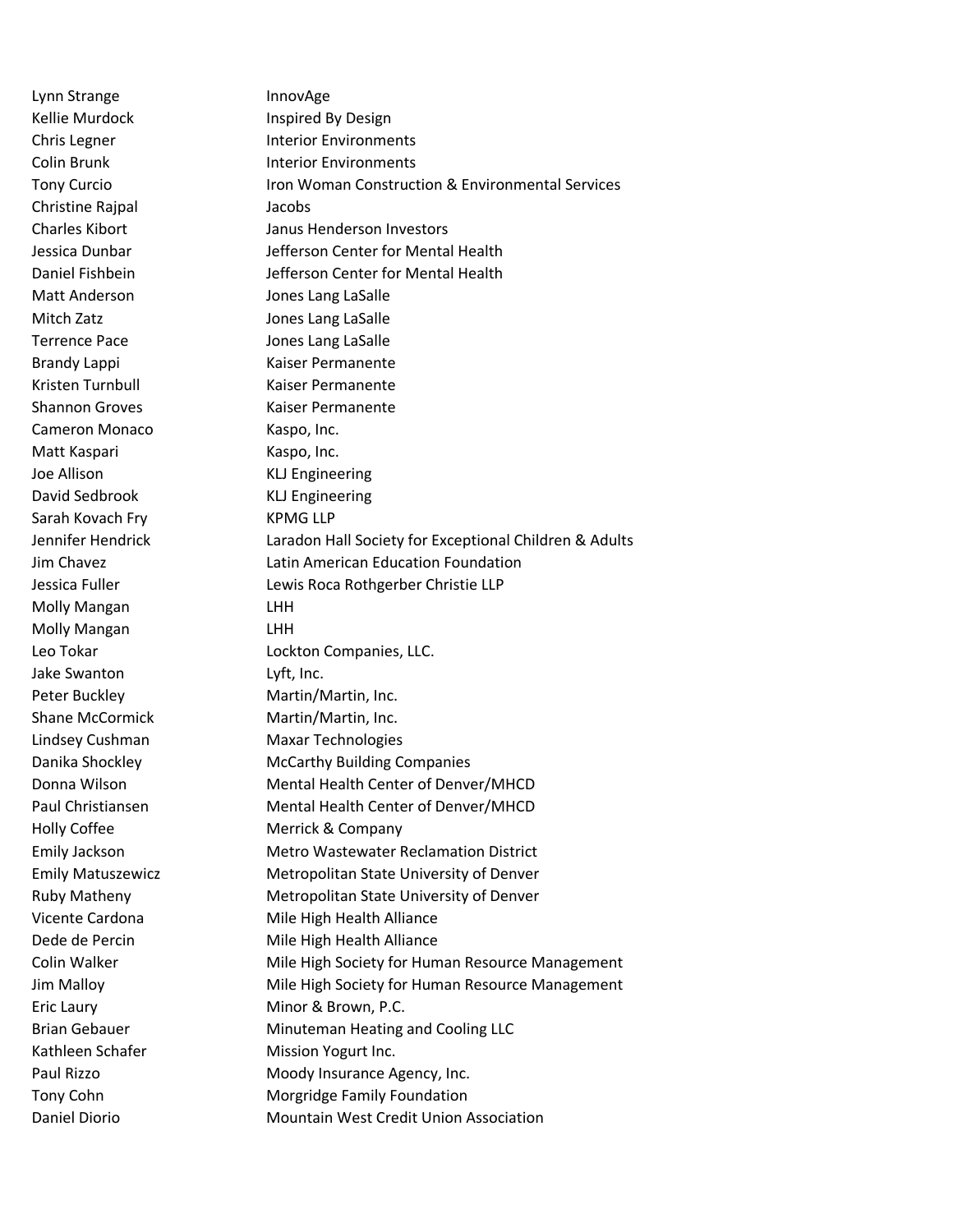Jamie Belgum Moye/White LLP Autumn Thomas Mud and Lotus Consulting Arnold Del Rosario New Flooring Horizons Rob Del Rosario New Flooring Horizons Dan Winkler NM Industrial Services Janelle Martinez NM Industrial Services Angie Fetter North Highland Consulting Amanda Newby Novitas Communications Michelle Balch Lyng Novitas Communications Rainey Gronwall **Contact Contact Contact Contact Contact Contact Contact Contact Contact Contact Contact Contact Contact Contact Contact Contact Contact Contact Contact Contact Contact Contact Contact Contact Contact Conta** Carrie Bradley **Carrie Bradley Carrie Bradley** Zach Lynkiewicz **Pfizer**, Inc. Dana Malick **PhRMA** Sara Froelich **PhRMA** Lynn Saladin **Pinnacol Assurance** Mark Miller **Mark Miller** Pipefitters Local Union #208 Gary Arnold **Pipefitters Local Union #208** Maureen McCarthy Plante Moran Ryan Sells **Plante Moran** Aaron Warnecke PNC Financial Services Christina Abraham PNC Financial Services Jennifer Evans **Polsinelli** PC Brett Matens **Presbyterian/St. Lukes Medical Center & Rocky Mountain Hospital for Children - HealthONE** Kurt MacDonald Professional Communicators Brandy Brogan Project Angel Heart Leslie Scotland-Stewart Project Angel Heart Cady Cordova **PSL** - Medical Center Corey Marini **PwC** (PricewaterhouseCoopers) Laura Gebers PwC (PricewaterhouseCoopers) Laurel Petralia **Regis University** Ira Gorman Regis University Russell Strickler **RJS Engineering** Deanna Soulis **Rocky Mountain Human Services - RMHS** Georgia Edson Rocky Mountain Human Services - RMHS Kathy Smith **Rocky Mountain Public Media** Kirby Witten-Smith Rocky Mountain Public Media John Burtness **Ronald McDonald House Charities of Denver**, Inc. Jonna Busack **Ronald McDonald House Charities of Denver, Inc.** Laura Cordes Ronald McDonald House Charities of Denver, Inc. Tricia Bonman Rose Community Foundation Connor Janzen RS&H Zach Carstensen Salesforce Jim Conwell Salvage Advertising Corp Jessica Guenther SCL Health Megan Mahncke SCL Health Megan Mahncke SCL Health Lauren Grosh Sky Blue Builders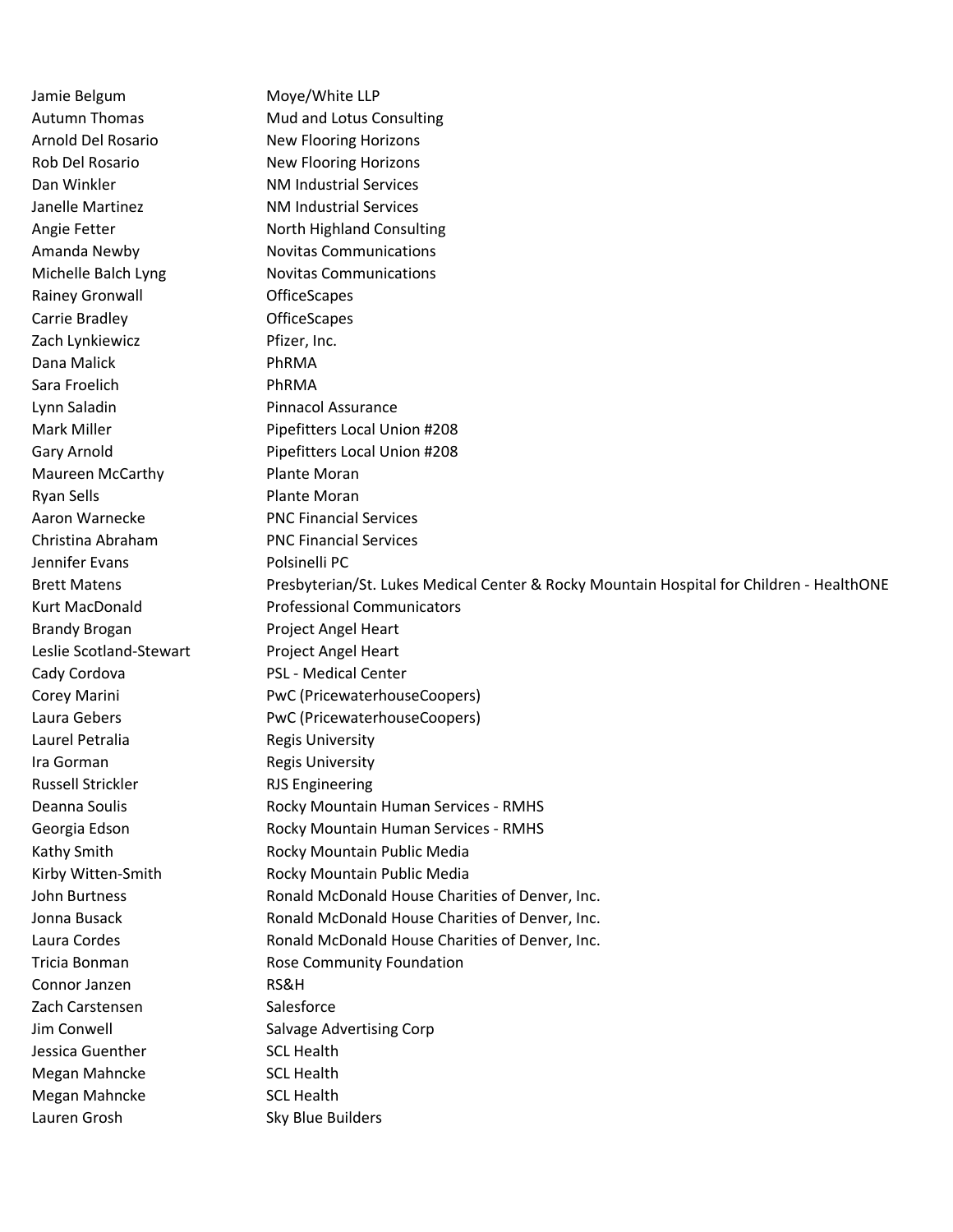Sarah Reynolds Slalom Consulting Eric Kintner Snell & Wilmer LLP Timothy Scalo Snell & Wilmer LLP Peter O'Brien Solutia Adjusters Kathy Norford Spawn Ideas Luke DaMommio Spawn Ideas Lucas Schneider Stinson LLP Adam Trimborn Sunflower Bank Daniel Lieb Swinerton Builders Matt Curtis **SWING COVERTS** Swinerton Builders Julian Kesner The Colorado Trust Brad Green The Integer Group Devin Zatorski TRP Health Policy Chantell Leann Taylor UCHealth Mizraim Cordero **United Airlines** Inc Daniel O'Connell UnitedHealthcare

Dan Schmidt Slalom Consulting Unity Franko SlimGenics Weight Control Centers Britanny Maestas SpringHill Suites Denver Downtown at Metro State Deva Solomon Steptoe & Johnson Attorneys at Law Bethlehem Zawde Syntrinsic Investment Counsel, LLC Gary Sanchez Syntrinsic Investment Counsel, LLC Nico Pento Terrapin Care Station Peter Marcus Terrapin Care Station Penelope Komes Terrapin Care Station Kyle Legleiter The Colorado Health Foundation Ryan Conover The Conover Team Properties / Madison & Co. Properties Erin Hackett The Kenney Group, Inc. Annie Larson The Kenney Group, Inc. Bethany Gravell The Kenney Group, Inc. Joshua Evans The Learning Source Don Richards The Richards Financial Group, Inc. Eric Sullwold The Whiting-Turner Contracting Company Mark Faul **The Whiting-Turner Contracting Company** Dustin Krajewski TRC Environmental Engineering Jake Gustafson Tributary Real Estate Jona Behm Tributary Real Estate Lindsay Kough Tridens Medical, LLC Justin Futrell TrueNorth Companies Grisel Ramirez Turner Construction Company Trever Kregg Trever Kregg Turner Construction Company Brice Heller UNITED CONCORDIA DENTAL Cortney Cuff University of Colorado Denver | Anschutz Medical Campus Tony Salazar University of Colorado Denver | Anschutz Medical Campus Lee Newman University of Colorado Denver | Anschutz Medical Campus Paul Teske University of Colorado Denver | Anschutz Medical Campus Dr. Jonathan Samet University of Colorado Denver | Anschutz Medical Campus